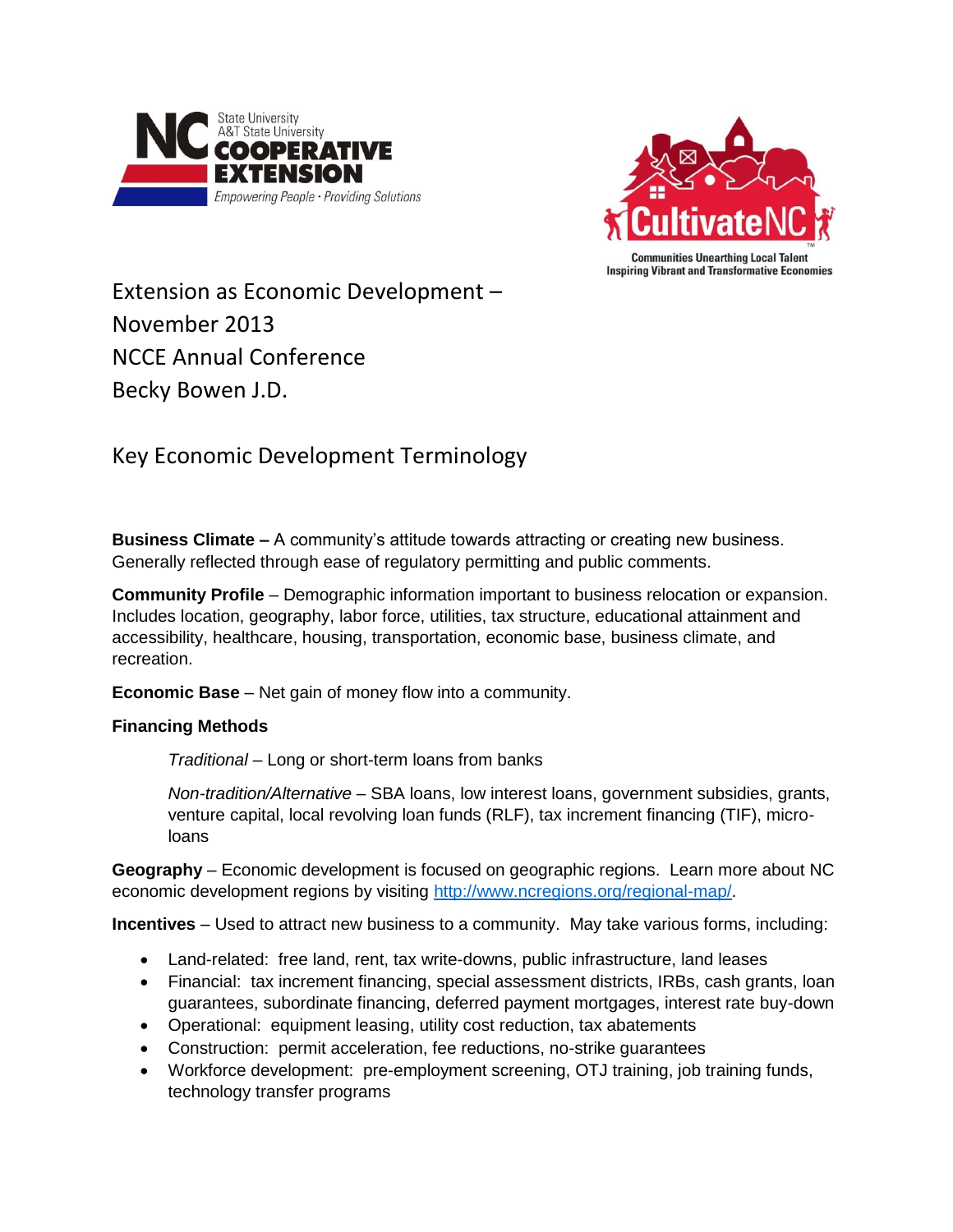Relocation assistance: spousal employment programs, temporary executive housing, child care, moving cost reimbursement, guaranteed home sales, bank assistance with bridge loans

**Industry** - The [production](http://en.wikipedia.org/wiki/Production_(economics)) of an [economic good](http://en.wikipedia.org/wiki/Economic_good) or [service](http://en.wikipedia.org/wiki/Service_(economics)) within an [economy.](http://en.wikipedia.org/wiki/Economy)

**Industry Clusters** – Categories of business standardized by the North American Industry Classification System (NAICS) and tracked by the Bureau of Labor Statistics. For more information, go to [http://www.census.gov/eos/www/naics/.](http://www.census.gov/eos/www/naics/) There are 17 industry clusters and 6 super subclusters.

- 1. Advanced Materials
- 2. Agribusiness, Food Processing and Technology
- 3. Apparel and Textiles
- 4. Arts, Entertainment, Recreation and Visitor Industries
- 5. Biomedical/Biotechnical (Life Sciences)
- 6. Business and Financial Services
- 7. Chemicals and Chemical-Based Products
- 8. Defense and Security
- 9. Education and Knowledge Creation
- 10. Energy (Fossil and Renewable)
- 11. Forest and Wood Products
- 12. Glass and Ceramics
- 13. Information Technology and Telecommunications
- 14. Transportation and Logistics
- 15. Manufacturing Supercluster
	- 1. Primary Metals
	- 2. Fabricated Metal Products
	- 3. Machinery
	- 4. Computer and Electronic Products
	- 5. Electrical Equipment, Appliance and Components
	- 6. Transportation Equipment
- 16. Mining
- 17. Printing and Publishing

**Leakage** – Loss of business out of a region caused by local companies or consumers buying their supplies outside of the region.

**Lone Eagles** – Part of the Creative Class, lone eagles are knowledge workers who can work anywhere and contribute to the economic base. High Fliers are lone eagles with more than one employee.

**Multiplier Effect -** A measure that identifies the total employment created for every basic employee created. E.g. a multiplier of 3.0 represents that for every additional basic employee